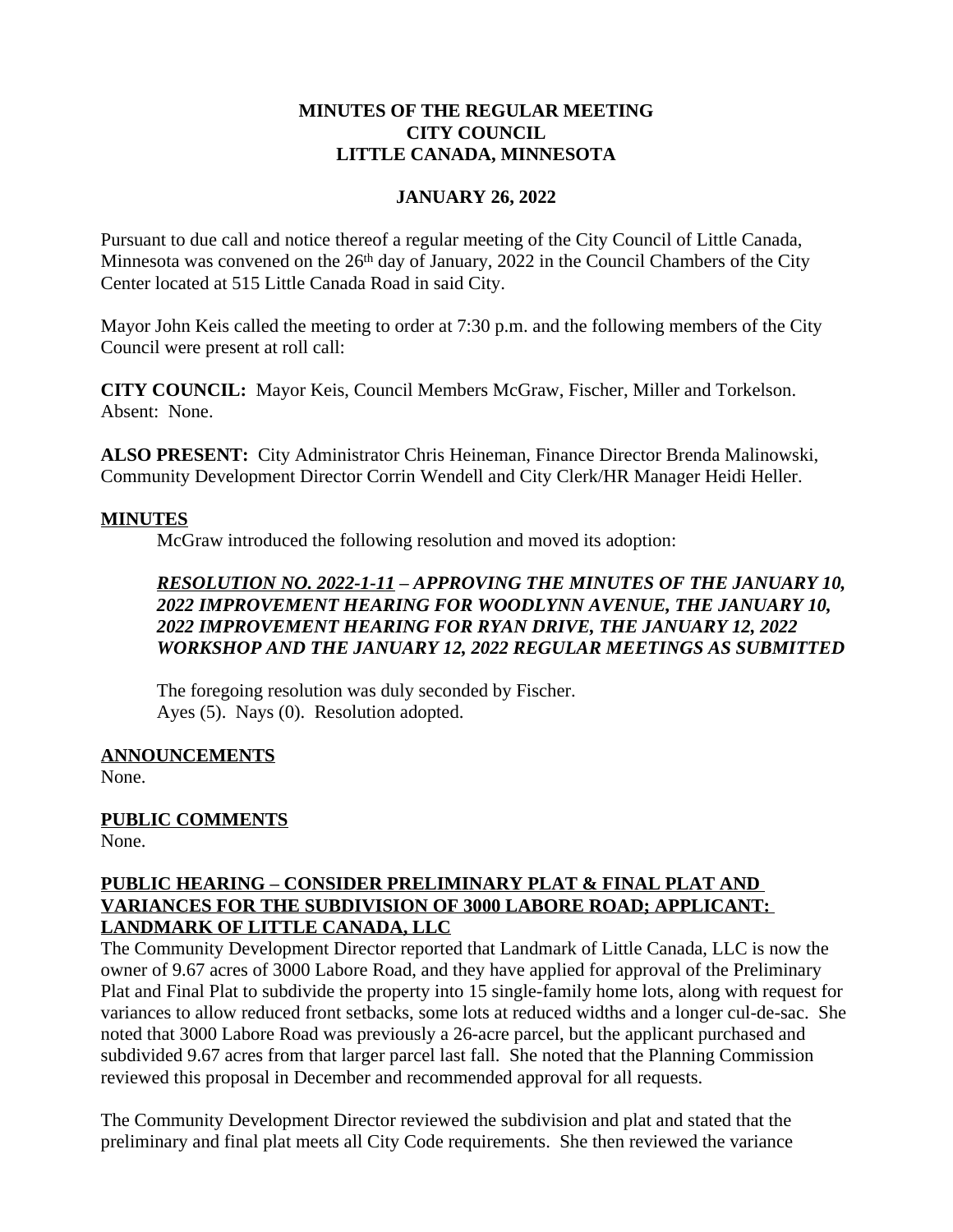requests to allow a 5-foot reduction in front yard setbacks for all of the lots and reduced lot widths on lots 3-5 and 8-15. She explained that the Zoning Code requires single family lots to be a minimum of 75 feet wide and the developer proposes reduced lot widths ranging from 65 feet to 72.6 feet on 11 of the lots. She explained that there is a request to allow the cul-de-sac length to be 700 feet instead of the limit of 500 feet.

McGraw stated that he has received a call from a long-time resident who is concerned about the water runoff from this development. Fischer stated that he spoke to the neighbor, Dave Marchio, who also brought up the water runoff concern, and wants to make sure that this development does not cause a water problem for the neighbors or make things worse. He stated that there will be a lot of attention to make sure that all of the neighborhood concerns are addressed.

Nathan Fair, Landmark Development/Hanson Builders, stated they have done two other residential developments in Little Canada so he is very knowledgeable about the wetlands in the area. He noted they built the Cherry Hill development which is one lot south of this one. He stated that these are designated wetlands on the Sculley property, even though others do not believe they are. He stated there are a lot of agencies who monitor water runoff from projects, and there is a good Watershed District here also that he is working with. He stated people are already calling his office asking how they can buy into this development, so he expects it to be sold out quickly. He noted there is an issue with the north neighbor's driveway since it runs over the Sculley property and there is no formal easement for the driveway access, but he wants to be a good neighbor and will work with them to get their driveway access dealt with.

Nathan Fair stated their targeted buyers are families and most of the homes will be 2-story style with 3,000 to 5,000 square feet, and some with indoor sport courts since they are popular now. He estimates the home prices will be \$750,000 to \$1.2 million.

Cindy Marchio, 3006 Labore Road, stated she appreciates Mr. Fair working with them on their driveway, and is wondering about the distance of the new road to their home since it appears to very close. Mr. Fair stated the Marchio's home is unfortunately very close to their south property line and the grade is fairly steep, making it difficult to do much, but he will do the best they can to provide landscaping to screen their home from the new housing development.

Nathan Fair reported they tried to buy the properties on either side of 3000 Labore Road, but the property owner to the east had no interest in selling and it did not make sense to only buy one of the properties. He explained that there is a pond at the end of the new cul-de-sac, and water cannot run into the wetlands until the pond reaches a certain elevation level. McGraw asked how much water will runoff of the impervious surfaces from the homes. Mr. Fair stated there will not be any more water running directly into the wetlands that is not going there now. He explained that the water will be directed to the front of the homes so that it runs into the storm drains in the street. Mr. Fair explained that they looked into the perceived thoughts that there were not wetlands here, but these are designated wetlands. McGraw stated that the long-time resident is concerned that the wetlands do not get any bigger from this new development. Mr. Fair stated there are a lot of rules and agencies that monitor wetlands and what can be done.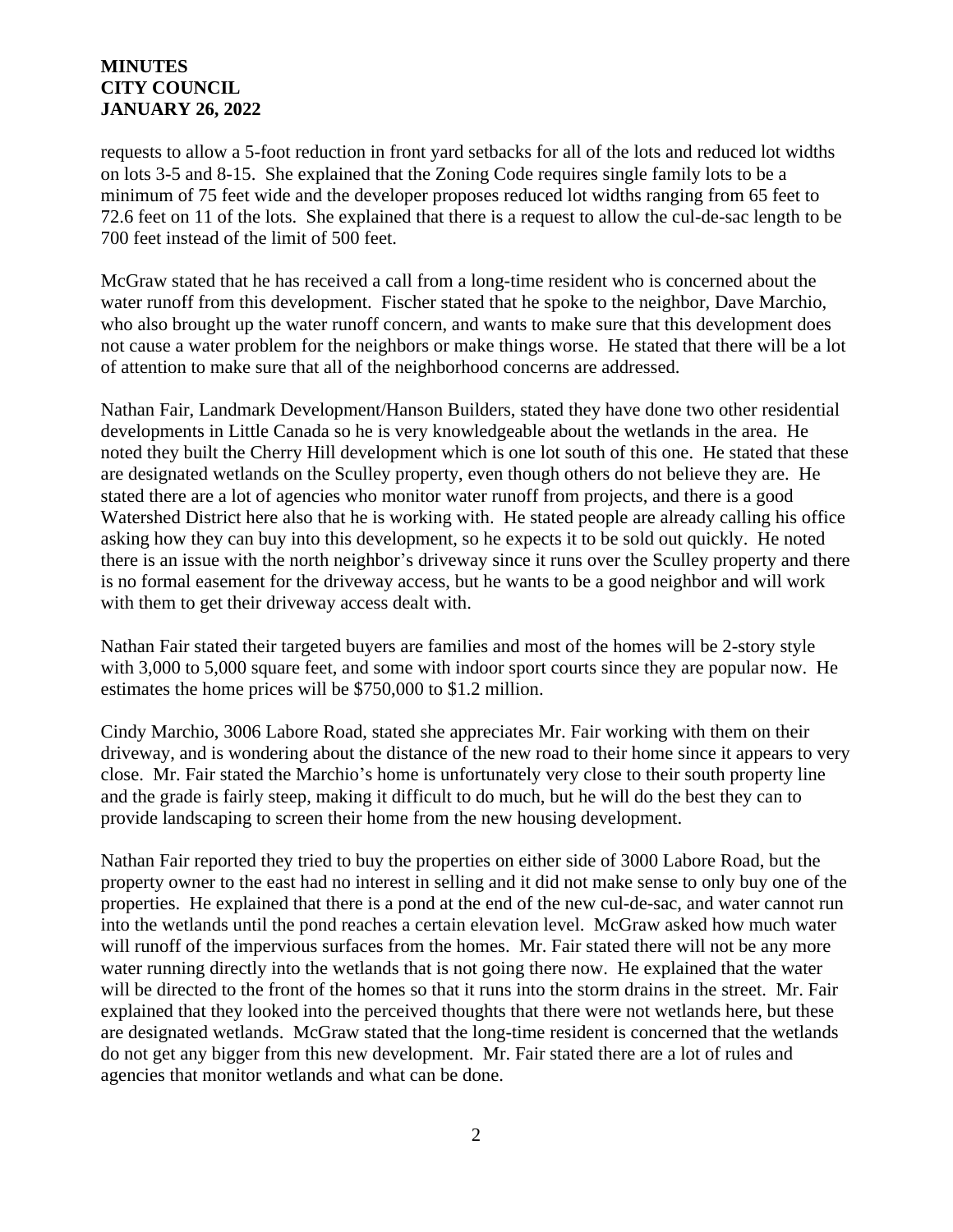Dave Marchio, 3006 Labore Road, asked if there would be retaining walls built behind the new homes. Mr. Fair stated there will not be retaining walls behind the homes, but there will likely be some between the homes since the road runs downhill. Mr. Marchio asked if his woods would stay the same with the development or become a pond. Mr. Fair stated that his property should not change, but all they can do is follow the rules they are subject to for water runoff and wetlands. He explained that wetlands and lakes and ponds fluctuate as the water tables change.

Torkelson asked if Mr. Fair has a high level of confidence that the water that falls on the roofs and pavement will run where the engineers have planned for it to go into the pond. Mr. Fair stated yes, the water runoff should go where it is designed.

Dave Radford, 2991 Walter Street, Maplewood, asked if the developer already has their watershed permits. Mr. Fair stated they are scheduled for the Watershed District final approvals in February, but they do have approval of the wetland delineation by the Department of Natural Resources (DNR). Mr. Radford asked about the runoff from the lawns with fertilizers. Mr. Fair stated there is a buffer zone to protect the wetlands from the chemicals that are put on lawns. He estimated that the buffer zone here is about 30 feet wide and is designed to filter the water that comes directly off the lawns before it reaches the wetlands.

There were no additional comments from the public. Upon motion by Keis, seconded by McGraw, the public hearing was closed.

Fischer introduced the following resolution and moved its adoption:

## *RESOLUTION NO. 2022-1-12 – APPROVE VARIANCES TO ALLOW:*

- *1. 25-FOOT FRONT YARD SETBACKS ON ALL LOTS (5 FOOT REDUCTION VARIANCES)*
- *2. LESS THAN 75-FOOT WIDE PARCELS ON LOTS 3-5 AND 8-15 AS STATED IN THE JANUARY 26, 2022 STAFF REPORT*
- *3. A 700-FOOT CUL-DE-SAC ROAD LENGTH (200 FEET LONGER VARIANCE)*

## *FOR THE PROPERTY LOCATED AT 3000 LABORE ROAD, PID 04-29-22-24-0015, BASED ON THE FOLLOWING FINDINGS OF FACT:*

- *The property is found to be of unique circumstance because of these two areas and the development configuration is the best and highest use of the site to be able to construct the fifteen single-family homes.*
- *The single-family home development that is proposed is in keeping with the R-1, Single Family Residential District, as well as the neighboring areas.*
- *The physical factors of the property are the main reason for the variance request in that it produces an extreme hardship that is limited to the topography and wetland located on the site. In addition, under Minnesota law, we find that practical difficulty has been met, meaning (1) the property owner proposes to use the property in a reasonable manner permitted by the ordinance, (2) the owner's plight is due to*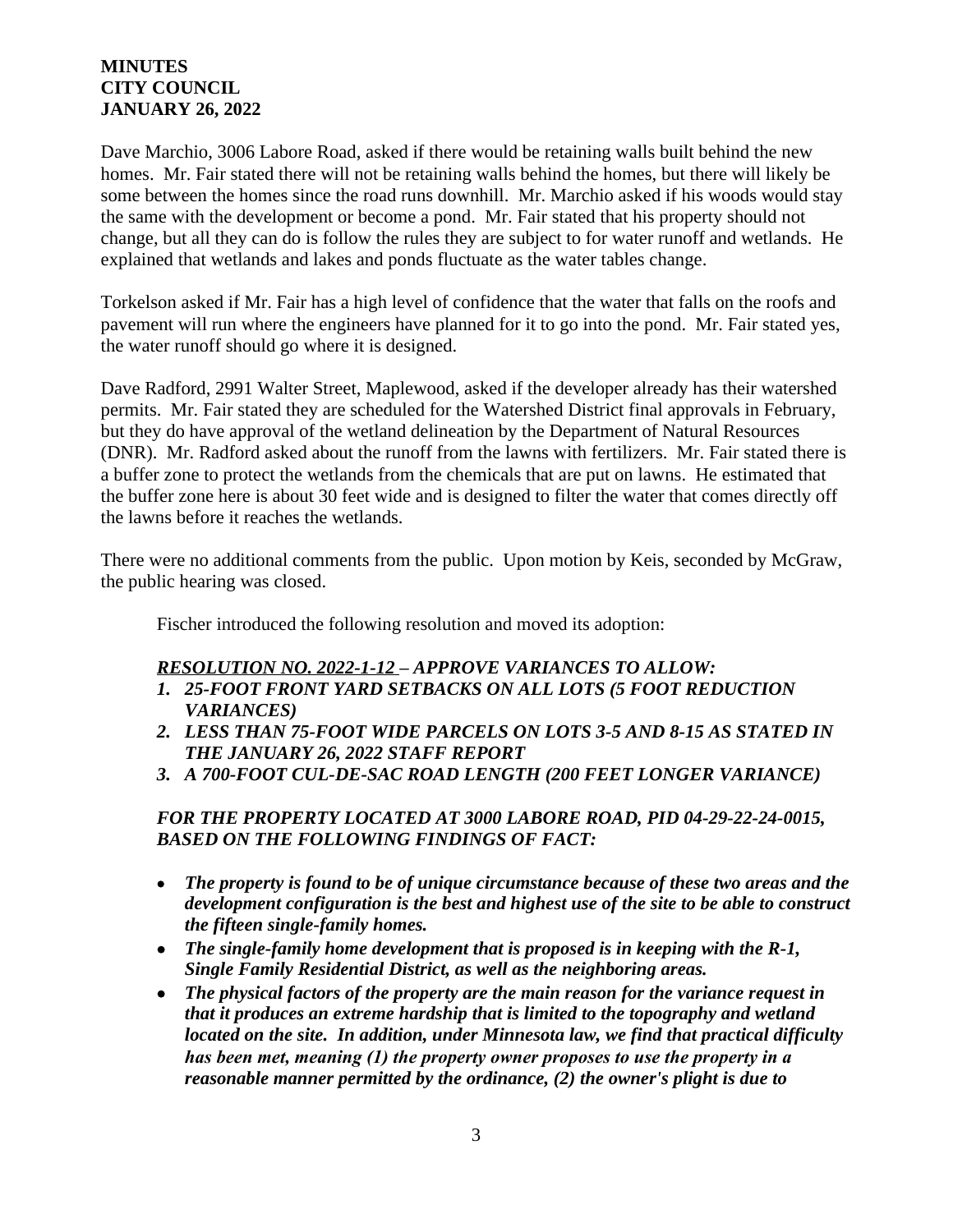*circumstances unique to the property not created by the owner, and (3) the variance will not alter the locality's essential character.*

 *The request for variance is not based on an economic hardship and solely based on the physical aspects of the site and is the best and highest use of the property.*

The foregoing resolution was duly seconded by Miller. Ayes (5). Nays (0). Resolution declared adopted.

Fischer introduced the following resolution and moved its adoption:

*RESOLUTION NO. 2022-1-13 – APPROVE THE PRELIMINARY & FINAL PLAT FOR GERVAIS WOODS 2ND ADDITION AT 3000 LABORE ROAD, PID 04-29-22-24-0015, AS PRESENTED IN THE JANUARY 26, 2022 STAFF REPORT, CONTINGENT UPON APPROVAL OF THE DEVELOPMENT AGREEMENT WITH LANDMARK OF LITTLE CANADA, LLC*

The foregoing resolution was duly seconded by Miller. Ayes (5). Nays (0). Resolution declared adopted.

### **ECONOMIC DEVELOPMENT AUTHORITY MEETING**

At this point in the meeting, the City Council temporarily adjourned and convened as the Economic Development Authority.

Fischer introduced the following resolution and moved its adoption:

### *RESOLUTION NO. 2022-1-14 – RECESSING THE CITY COUNCIL MEETING AND CONVENING AS THE ECONOMIC DEVELOPMENT AUTHORITY*

The foregoing resolution was duly seconded by McGraw. Ayes (5). Nays (0). Resolution adopted.

#### **EDA – AMEND 2022 BUDGET**

The City Administrator reported that at the January 12 City Council meeting, the Little Canada Economic Development Authority (EDA) approved a zero budget for Fiscal Year 2022. He explained that while this follows previous practices for the EDA, staff had proposed several potential expenditures be included in the EDA operating budget for 2022.

The Finance Director stated that in December the Council approved the 2022 Operating Budget which included an EDA Budget with \$65,000 in expenditures. She explained that the expenditures include up to \$20,000 for a proposed housing study, up to \$10,000 for Retail Trade Analysis or other market study, and up to \$5,000 for matching funds for participation in the University of Minnesota Resilient Communities Program (RCP). She stated these proposed expenditures were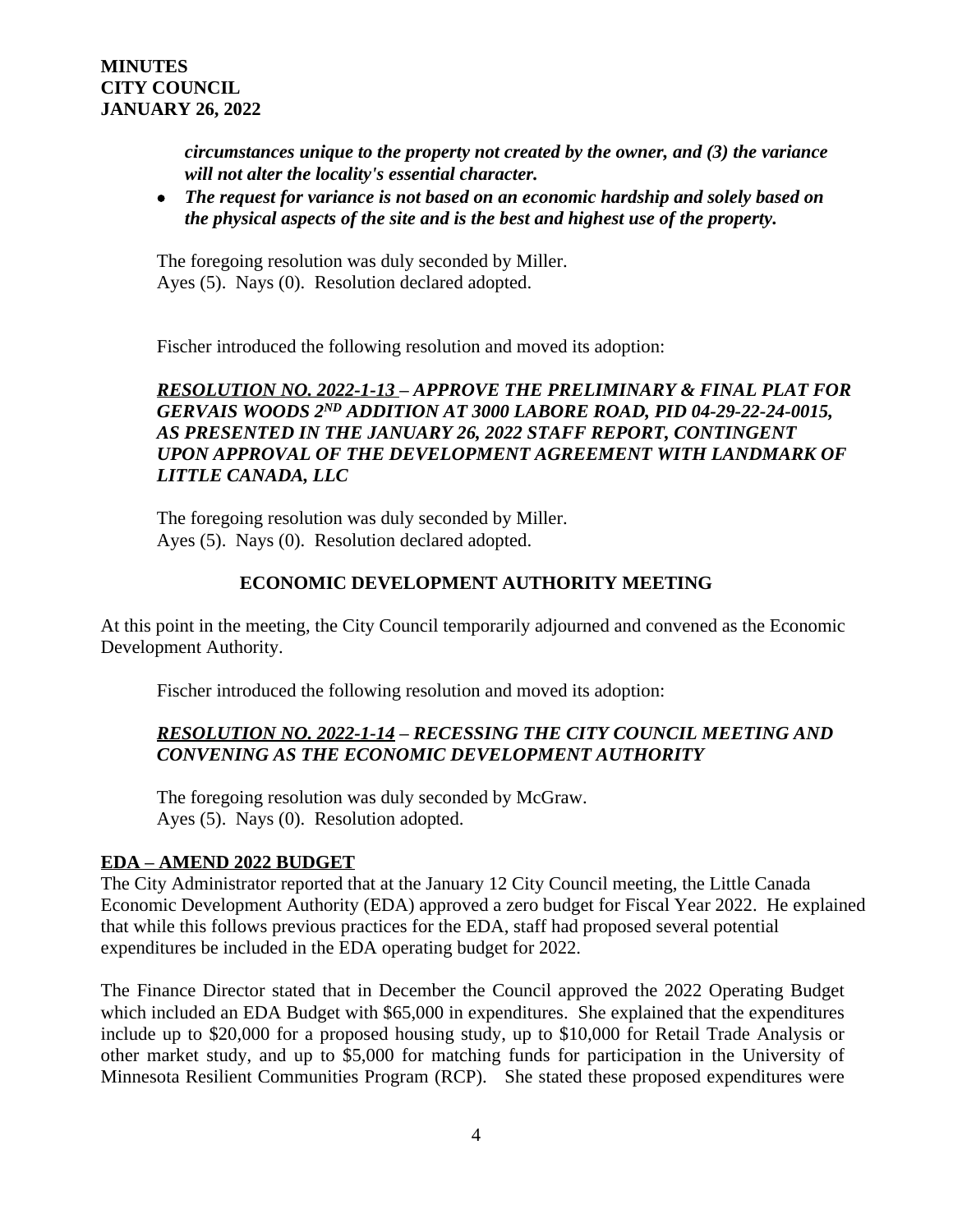to be funded by a \$100,000 transfer from the Owasso/Woodlyn Capital Project Fund (474), which was first established with a \$350,000 transfer from the EDA Fund in 2013.

McGraw introduced the following resolution and moved its adoption:

### *RESOLUTION NO. 2022-1-15 – ADOPT THE AMENDED 2022 BUDGET AT \$100,000 IN REVENUES AND \$35,000 IN EXPENDITURES*

The foregoing resolution was duly seconded by Keis. Ayes (5). Nays (0). Resolution adopted.

McGraw introduced the following resolution and moved its adoption:

# *RESOLUTION NO. 2022-1-16 – ADJOURNING THE ECONOMIC DEVELOPMENT AUTHORITY MEETING AND RECONVEN AS THE CITY COUNCIL*

The foregoing resolution was duly seconded by Torkelson. Ayes (5). Nays (0). Resolution adopted.

## **PURCHASE OF NEW LADDER TRUCK FOR LITTLE CANADA FIRE DEPARTMENT**

The City Administrator reported that the replacement of the Fire Department's ladder truck has been included in the Capital Improvement Plan in the Fire Capital Fund (457) for several years. He reported the amount budgeted for the Fire Ladder Truck is \$1,352,000 and the current balance in the Fund is approximately \$1,554,444. He stated the truck will be purchased through Sourcewell Consortium Pricing, which follows the competitive contracting law process.

The City Administrator explained that there are different payment options offered in the proposal, and staff recommends to utilize the 50% prepayment option which is to prepay \$675,449 at the contract execution and \$675,449 due before the vehicle release which is anticipated to be in 18-21 months. The City Council may also utilize American Rescue Plan Act (ARPA) funding for the remainder of the ladder truck purchase.

Chief Don Smiley reported this is the biggest purchase the Fire Department has ever made. He explained their current ladder truck is from 1992 and it was completely paid for by charitable gambling funds. He explained there is a large amount of research and decisions that go into buying all new fire trucks, and a committee was formed two years ago to work on this truck. He noted that the new truck will have a longer 110-foot ladder since buildings in the city are getting taller, and it will be much more maneuverable. Captain Mike Morelan explained that the biggest part of their decisions for the truck were how to best keep their firefighters safe, along with taking care of the citizens, and be financially mindful.

Fischer stated that he was part of the discussions and was blown away by watching the Little Canada Fire Department go through the process of designing a truck from the ground up, and said they did a great job.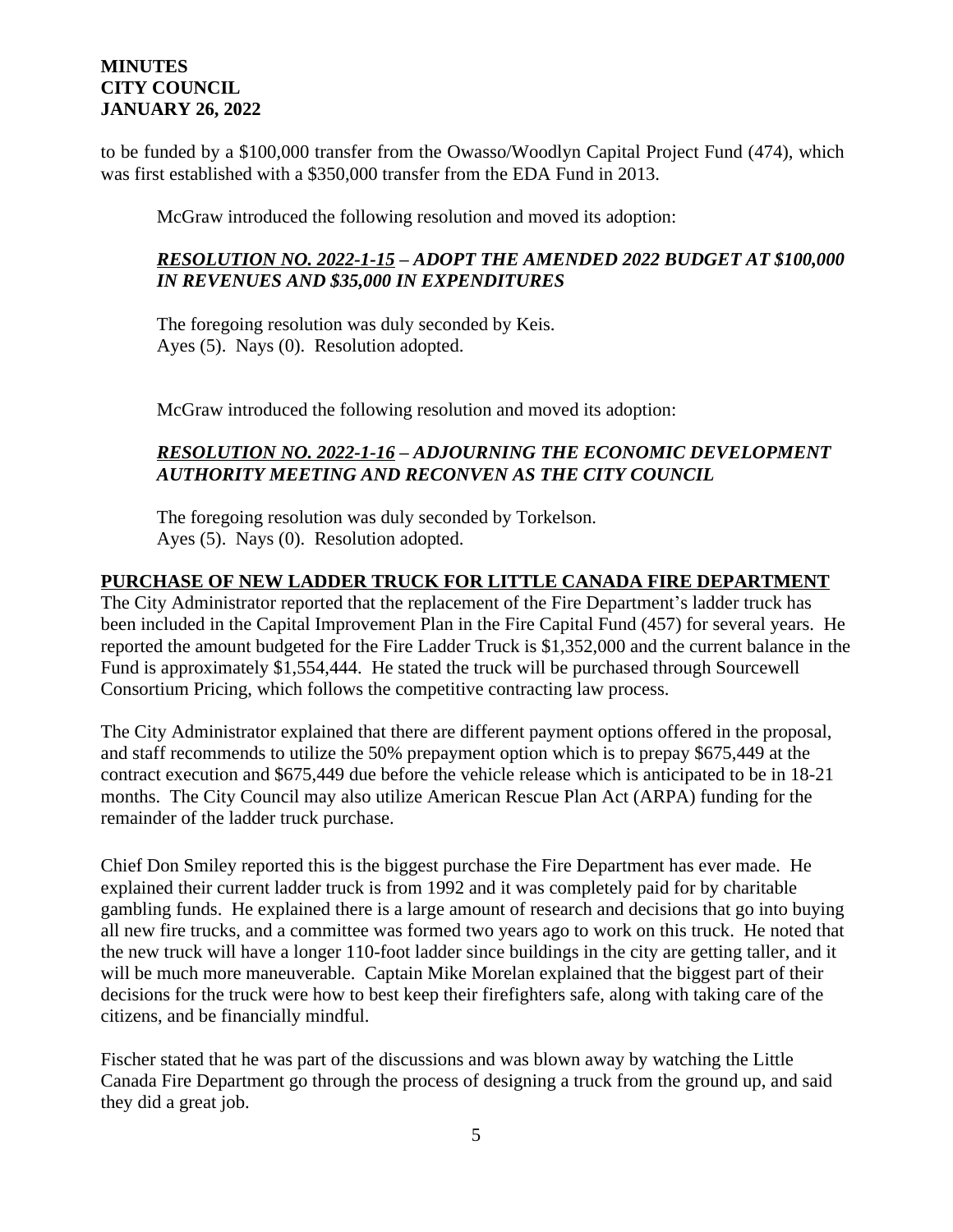Fischer introduced the following resolution and moved its adoption:

# *RESOLUTION NO. 2022-1-17 – APPROVE THE PURCHASE OF A FIRE DEPARTMENT LADDER TRUCK FROM MACQUEEN EQUIPMENT, LLC IN THE AMOUNT NOT TO EXCEED \$1,350,898 AND AUTHORIZE THE CITY ADMINISTRATOR TO SIGN THE PURCHASE AGREEMENT*

The foregoing resolution was duly seconded by Keis. Ayes (5). Nays (0). Resolution declared adopted.

Torkelson stated that he received an email asking some questions about the City's Fire Capital Fund. He clarified that the City Administrator and the Finance Director manage this fund. The Finance Director explained that was the correct, and the City Council approves it each year as part of the Capital Improvement Plan, and the fund is included in the annual audit. Torkelson clarified that the funding was used exclusively for fire equipment and fire facilities. He asked if the primary funding source is from the fire department's charitable gambling. The Finance Director stated that the primary funds are from an annual \$160,000 property tax levy, along with charitable gambling donations received from the Little Canada Fire Department. She explained the benefit to keeping it in a separate fund is to allow the City to keep accurate records for fire department expenses, and it allows the City to save up for large fire equipment purchases.

# **ORDINANCE 860, AMEND CITY CODE CHAPTER 803, USED CAR SALES**

The City Clerk stated that certain types of business licenses are limited on the number that can be issued at a time, including auto sales licenses. She explained that the zoning code contained the language that limited the number auto sales licenses that can be issued at a time in the specific zoning districts, but the recent zoning code update removed this detail. She stated that staff feels it is important to continue to limit the number of auto sales licenses, and determined that it makes more sense for this information to be in the licensing chapter of the city code rather than the zoning code. She noted that staff proposes to keep the same number of licenses and in the same type of zoning districts as previously allowed.

Keis introduced the following resolution and moved its adoption:

# *RESOLUTION NO. 2022-1-18 – ADOPT ORDINANCE 860, AMENDING CITY CODE CHAPTER 803, USED CAR SALES, AS PRESENTED*

The foregoing resolution was duly seconded by Torkelson. Ayes (5). Nays (0). Resolution declared adopted.

## **ORDINANCE 861, AMEND CITY CODE CHAPTER 3200, RENTAL HOUSING LICENSING**

The City Clerk explained that the wording in Section 3200.070 Maintenance Standards, is outdated as this section of the city code refers to the "Uniform" Building Code, but the City adopted the "Minnesota State Building Code" several years ago, so this language should be updated to accurately reflect City Code Chapter 301, which is the Minnesota State Building Code Adoption.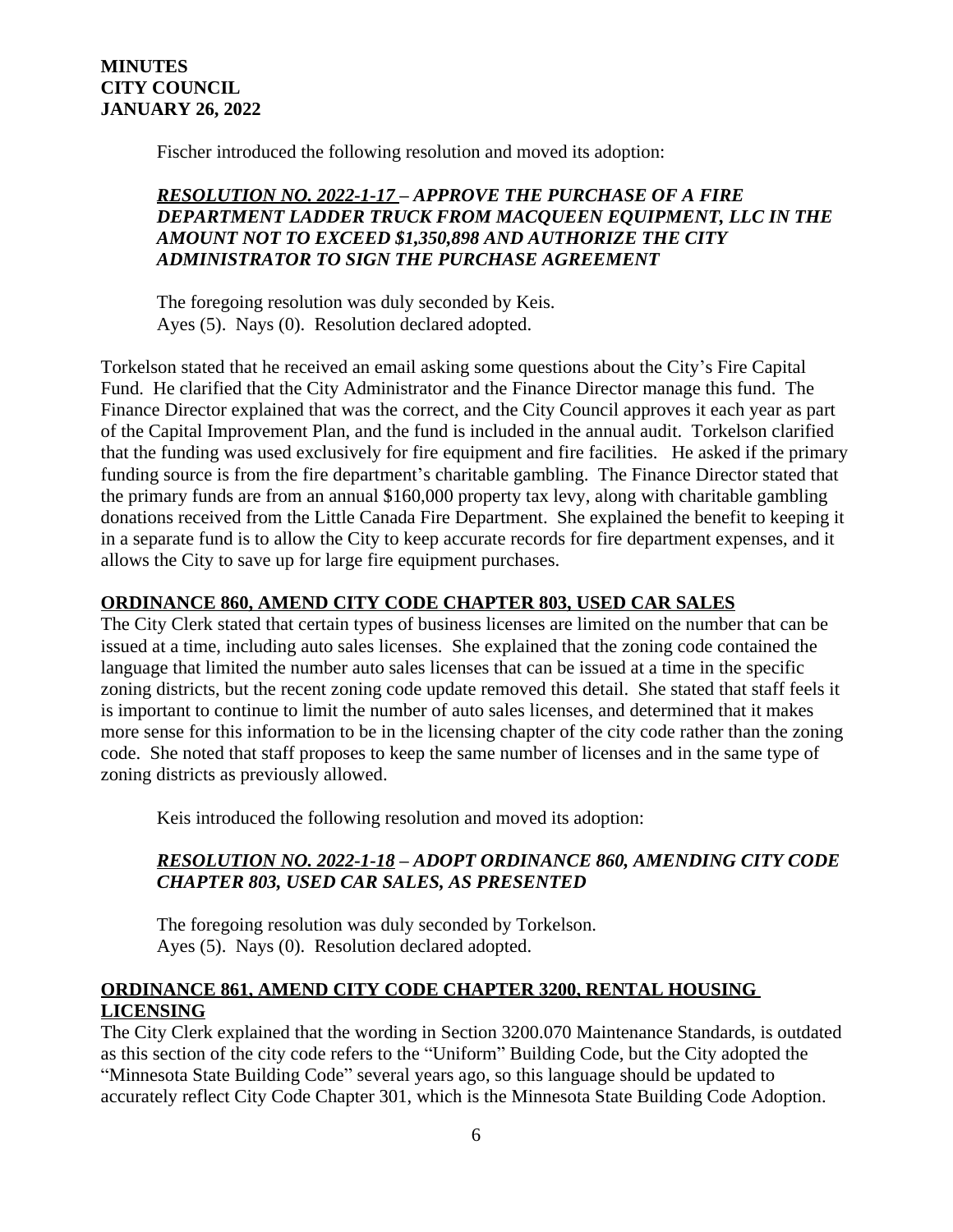McGraw introduced the following resolution and moved its adoption:

### *RESOLUTION NO. 2022-1-19 – ADOPT ORDINANCE 861, AMENDING CITY CODE CHAPTER 3200, RENTAL HOUSING LICENSING, AS PRESENTED*

The foregoing resolution was duly seconded by Miller. Ayes (5). Nays (0). Resolution declared adopted.

### **CONSENT AGENDA**

Fischer introduced the following resolution and moved its adoption:

### *RESOLUTION NO. 2022-1-20 – APPROVING THE CONSENT AGENDA WHICH CONTAINS THE FOLLOWING:*

- Approval of the Vouchers
- Approve 2022-2023 State of Minnesota Institution Community Work Crew Contract

The foregoing resolution was duly seconded by Miller. Ayes (5). Nays (0). Resolution adopted.

### **COUNCIL REPORTS & MEETING UPDATES**

Keis reported that last week he participated in a League of Women Voters Conversations with Constituents, and the primary questions were how cities were helping to dismantle racism and what are they are doing to increase diversity in their organizations. He stated that it was interesting to hear what other cities are doing to ensure equality and diversity. He noted it was recorded if so it can be watched.

Fischer stated he is on the Fire Department long-range planning committee, and they discuss the maintenance needed for the station and equipment, and what is going on around Little Canada at other fire departments. He noted they meet quarterly. He reported that he also sits on the Fire Relief Committee who manages the funds for the retired Fire Fighters. Keis noted there are now two female fire fighters on the Little Canada Fire Department.

Miller reported that the Ramsey County League of Local Governments met last Friday and they heard an update from about what is going on and planned for the upcoming session of the legislature. She noted previous discussion had been on mental health.

The City Administrator noted that the purchase agreement for the Twin Lake Boulevard city-owned properties was executed in early January. He also noted that the developer submitted an application to Minnesota Housing for the Housing Tax Credit (HTC) program and announced that Reuter-Walton was approved for the full amount of bonding and tax credits through the State of Minnesota. The HTC program offers investors a 10-year reduction in tax liability in exchange for capital to build eligible affordable rental housing units. He explained that the project is based on rents at 60% of Area Median Income (AMI) which means that a family of four would need to have income of around \$62,000, and rents would be just over \$1,180 for a 1-bedroom unit and around \$1,400 for a 2-bedroom unit.